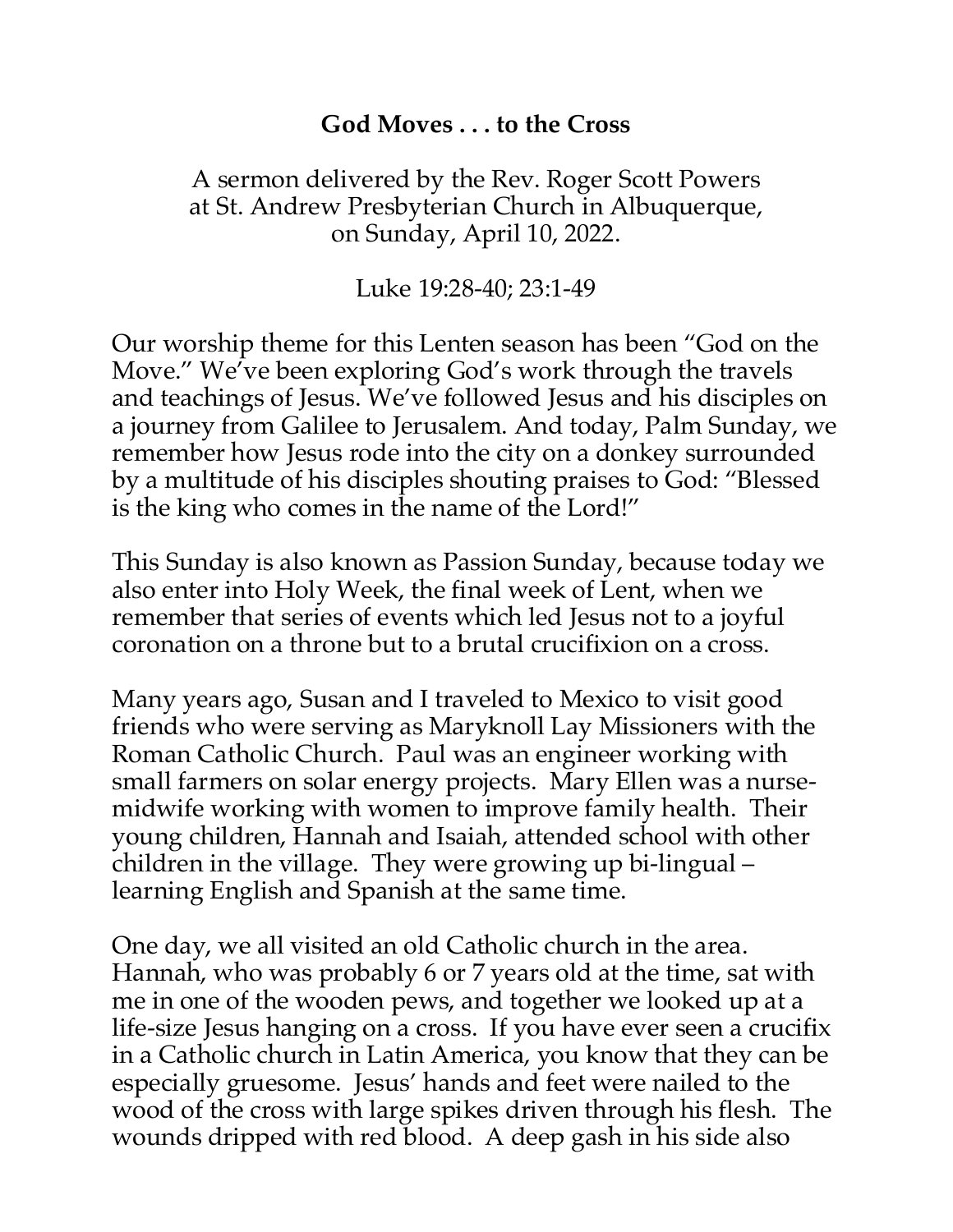was red with blood. And his face grimaced with pain. The emphasis was clearly on Jesus' suffering -- his bearing the sins of the world.

After a few minutes contemplating this image, Hannah looked up at me and, on the edge of tears, asked me in a quiet, sad voice: "Why did people want to hurt Jesus?" My heart melted. What a beautiful, innocent question! How could I possibly answer her? Why, indeed! Why would anyone want to hurt someone so good, someone so innocent? Jesus healed the sick and cured the lame. He fed the hungry and brought good news to the poor. His message was one of love and peace. Why would anyone want to hurt Jesus, much less kill him, and in such a horrible way?

Well, the gospels give us some clues about why Jesus was killed. You may remember from Matthew's gospel, that when Herod learns from the wise men that a new king has been born in Bethlehem, he plots to kill the child. Herod doesn't want to allow a rival to the throne to grow up and challenge his rule. He tries to employ the wise men to bring him more information about this newborn king. But the Wise Men are warned in a dream not to return to Herod, and so they return to their own country by another road. His initial plan thwarted, Herod orders the killing of every child in and around Bethlehem who is two years old or younger. But Jesus, Mary, and Joseph flee to Egypt, thereby escaping the violence. So, you see, Jesus, born king of the Jews, posed a threat to the governing authorities from the very moment he was born.

Early on in his public ministry, when Jesus returned to Nazareth to preach in his hometown synagogue, his prophetic message made the congregation so angry that they actually drove him out of town, intending to throw him off a cliff! But Jesus "passed through the midst of them and went on his way." Jesus' words often had an edge to them. His message was not always welcomed and appreciated by his listeners.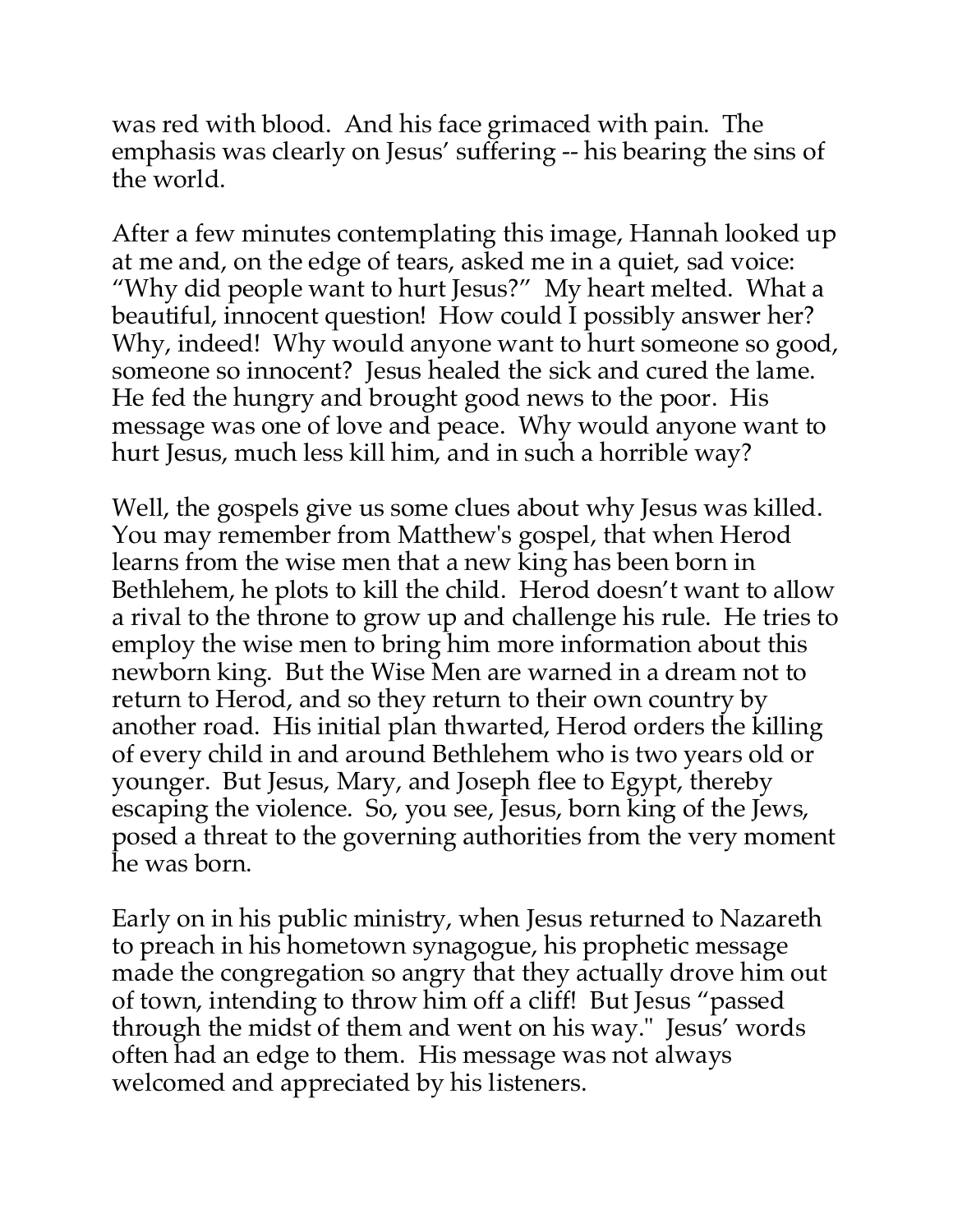Later in his public ministry, as he traveled from one village to another, teaching, healing, and casting out demons, Jesus received a death threat. Some Pharisees came to him and warned him to get out of town because Herod wanted to kill him. It was an ominous warning and deserved to be taken seriously. Herod had already had John the Baptist arrested and executed, because he feared that John's popularity with the crowds might lead to rebellion. And now, it appeared, Jesus might be next on Herod's list. But Jesus went on with his ministry, undeterred by Herod's threat.

When Jesus finally makes it to Jerusalem, he rides into the city on a donkey. Here, it appears that Jesus and his disciples are engaging in a bit of street theater. Jesus rides the donkey toward Jerusalem as his disciples and other supporters spread their cloaks on the road before him, the first-century equivalent of rolling out the red carpet. Some go before him and others follow, shouting, "Blessed is the king who comes in the name of the Lord!" They were hailing Jesus as a new and different kind of king. They believed him to be the long-awaited Messiah, the Anointed One, who would drive out the Roman occupiers, restore the Davidic monarchy, and return Israel to its rightful place among nations.

Jesus' triumphal entry into Jerusalem was something for his supporters to celebrate. But for the Roman governor, Pontius Pilate, and the Temple authorities who collaborated with Rome, Jesus represented a threat to their power and position.

Moreover, it was the time of the Passover Festival and the Feast of the Unleavened Bread, when huge crowds poured into Jerusalem to commemorate God's deliverance of the Israelites out of the land of Egypt, out of the bonds of slavery. Given that the people of Israel were living under the boot of Roman occupation, it was a politically sensitive time of year, a potentially volatile time when the ruling authorities were especially concerned about keeping order and preventing unrest.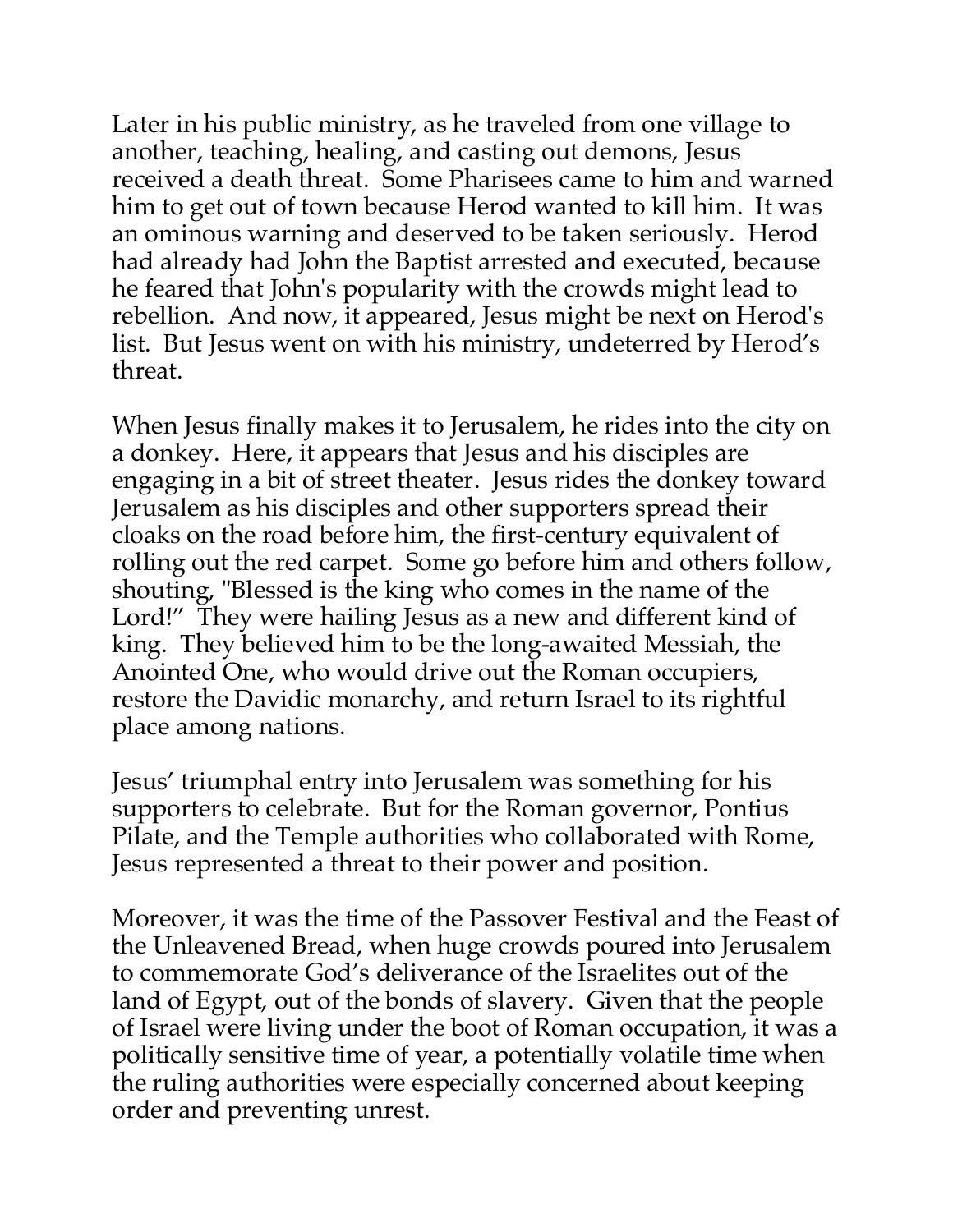As soon as Jesus entered Jerusalem, he went to the Temple, where he drove out those who were selling things there. Clearly, Jesus was a troublemaker. In the eyes of both the Roman authorities and the Temple authorities, Jesus threatened the status quo.

Jesus taught in the Temple every day. And, Luke tells us, "the chief priests, the scribes, and the leaders of the people kept looking for a way to kill him; but they did not find anything they could do, for all the people were spellbound by what they heard."

"So they watched him and sent spies who pretended to be honest, in order to trap him by what he said, so as to hand him over to the jurisdiction and authority of the governor." But Jesus was too clever for them. He would not be trapped.

Finally, Judas, one of Jesus' twelve disciples, came to the chief priests and officers of the Temple police and volunteered to be an informant. Judas would let them know when and where they could arrest Jesus when he was away from the crowds, so they didn't have to worry about an adverse reaction from the people. It was outside the city, on the Mount of Olives, under the darkness of night, that Judas would lead Jesus' captors to him and betray him with a kiss. Jesus was arrested and brought to the high priest's house.

The next morning, he was brought before the Sanhedrin, the supreme council of chief priests and elders in Jerusalem. They asked him if he was the Messiah, and Jesus did not give a direct answer. They asked him if he was the Son of God, and he said, "You say that I am." They took his ambiguous reply as an affirmative answer and brought him before Pontius Pilate, the Roman governor. They accused Jesus of being a subversive (perverting their nation, fomenting revolt). They testified that Jesus told people not to pay taxes to the emperor, a seditious act. And they said he claimed to be the Messiah, a king, thereby posing a direct challenge to Roman rule.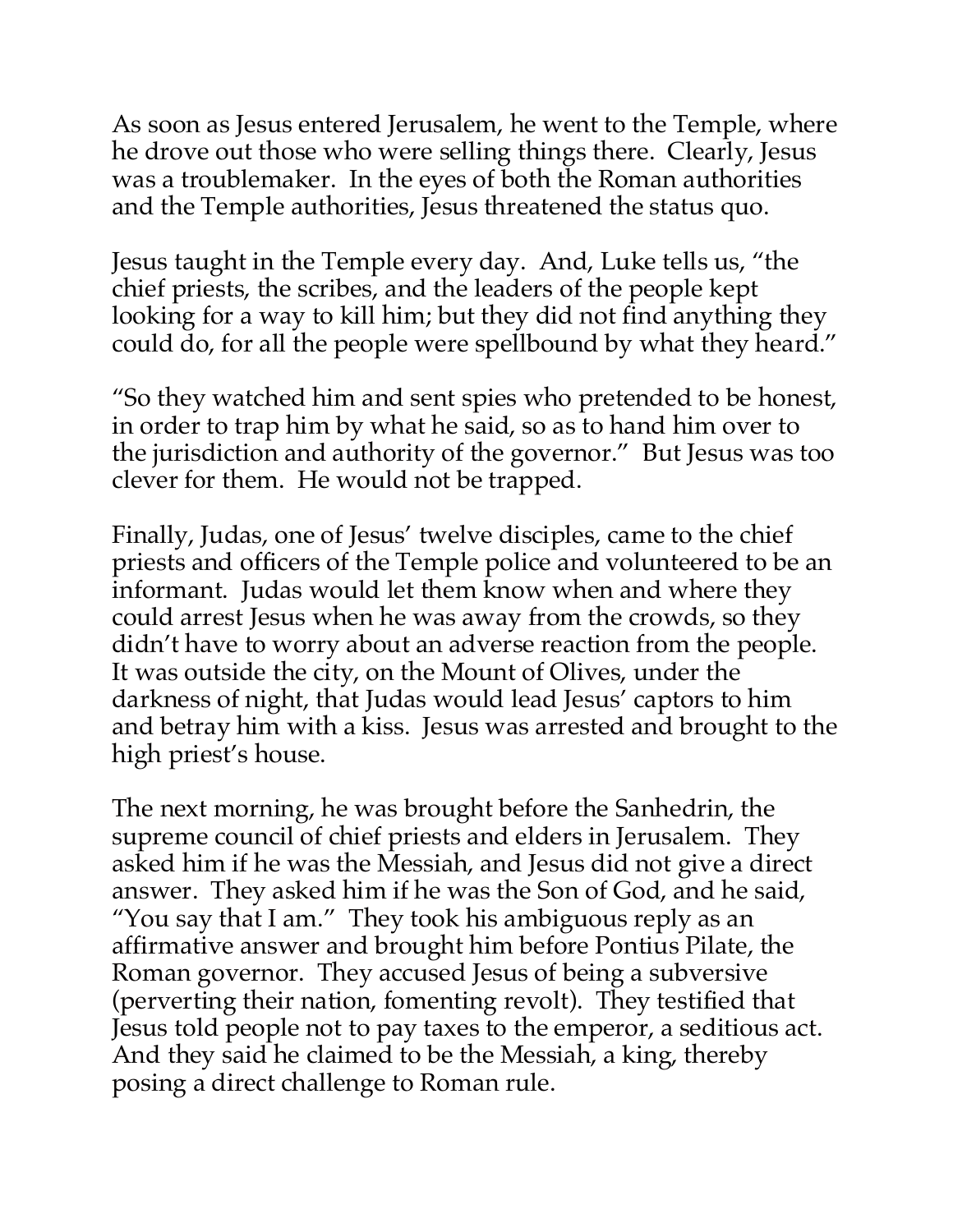In the end, Jesus was put to death, something only the state had the authority to do. He was hung on a cross to die an agonizing death. At a crucifixion, it was the Roman custom to display a sign stating the victim's crime. In Jesus' case, the sign read "The King of the Jews." Jesus was crucified for the political crime of high treason. He was considered a dangerous criminal, a traitor to the Roman empire. Accordingly, he died a criminal's death.

You'll notice that the gospels tend to soft pedal the state's role in executing Jesus, placing most of the blame on the Jewish authorities. But many biblical scholars view this as "spin" given to the story by the early church long after Jesus' death. The early church was a persecuted minority that did not want to anger the Roman authorities. So Pontius Pilate is portrayed as a reluctant participant, simply carrying out the will of the people. At the same time, there were tensions between Jesus' followers and the Jewish authorities. These tensions and resulting resentments led to the early church placing more of the blame for Jesus' death on the Jewish authorities than on the Romans.

So, if Jesus was executed as an enemy of the state, as a threat to the ruling interests of the Roman empire and its collaborators, you might wonder where the idea that Jesus died for us came from. Well, imagine how the striking garbage collectors in Memphis might have felt just after the assassination of Martin Luther King, Jr. They might very well have said to themselves, "King died for us." Or when Archbishop Oscar Romero was shot and killed in El Salvador, it's easy to imagine poor Salvadoran peasants saying to themselves "Romero died for us." In the same way, Jesus' revolutionary new vision for the world and his bold challenge to the status quo in our behalf led him into conflict with the powerful authorities of his day. So, we who are followers of Jesus feel that Jesus died for us.

The idea that Jesus died for our sins, specifically, comes from his early followers who tried to make sense of what had happened to him. In the Jewish tradition, Temple priests would sacrifice animals to atone for people's sins. Jews would symbolically cast